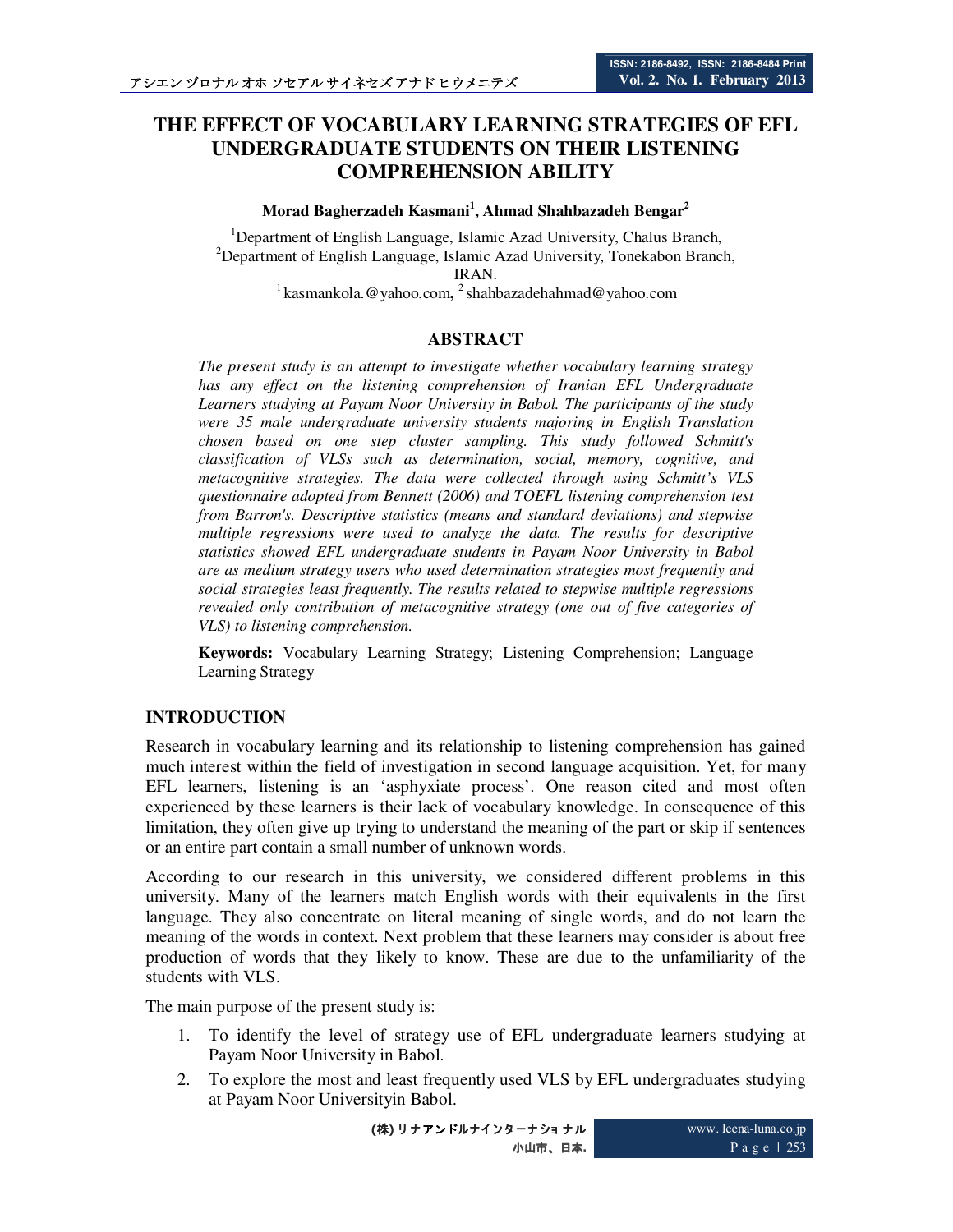3. To find contribution of VLS toward listening comprehension of EFL undergraduate students studying at Payam Noor University in Babol.

On the basis of above research objectives, the following research questions will be addressed:

- 1. Are EFL undergraduate students in Payam Noor University in Babol High, Medium or Low strategy users?
- 2. What are the most and least frequently used VLSs?
- 3. Do VLSs have an effect on listening comprehension of EFL Undergraduate students studying at Payam Noor University in Babol?

The significance of the study is to prepare meticulous information about why, when, and where strategies should be used. Teachers will be able to improve the students' learning when become cognizant of the number of strategies used by successful and unsuccessful learners. Additionally, teachers can recognize and teach VLSs to learners and help students to become autonomous learners. In this case students take more responsibility of their learning and more learning happens.

The hypotheses of the study are:

- 1. EFL undergraduate students in Payam Noor University in Babol are low strategy user.
- 2. Most frequency of VLS studying at Payam Noor University in Babol is Metacognitive strategy.
- 3. VLSs effect on listening comprehension of EFL undergraduate students studying at Payam Noor University in Babol.

# **REVIEW OF LITERATURE**

Brief foray into the field of VLS to find definitions of VLS, we will use Schmitt's definition for the proposed research, that VLS could be the process, by which information is obtained, stored, retrieved, and used (Schmitt 2001, p. 20).

VLSs are classified as Discovery strategies include determination strategies and social strategies. A learner may discover a new word's meaning through guessing from context, dictionary or asking someone else (e.g. their teacher or classmates). Another strategy is Consolidation strategies which include memorization strategies, cognitive strategies, and metacognitive strategies. These strategies are used to keep the vocabularies in our minds for a long time through making connections between the to-be-learned word and some previously learned knowledge, written and verbal repetition as well as some mechanical means and train students to control and evaluate their own learning.

# **METHODOLOGY**

### **Participants**

In order to reach the maximum statistical powerful parameters at Payam Noor University in Babol, The second year students were selected since they had received enough input to answer the VLS questionnaire while the first year students might have not received enough input and could not answer VLSQ. Payam Noor University in Babol offering English as a field if study was randomly selected from among the universities in Mazandaran Province based on cluster sampling. That is why this university is considered as the samples for the present study. Initially, a total number of 50 undergraduate male students of English translation at university took TOEFL listening comprehension test. The result of the Standard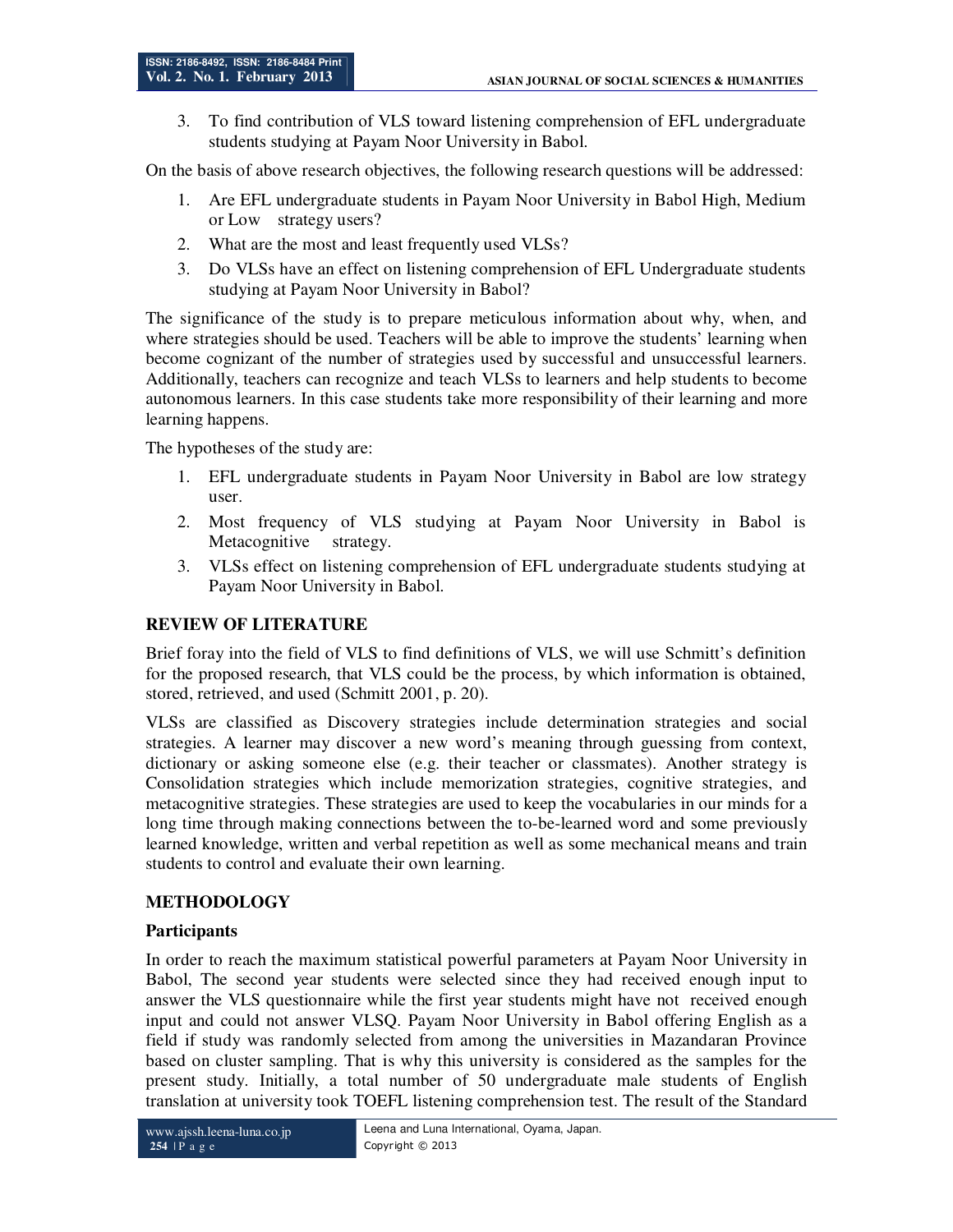English test led to the deletion of 15 of the participants whose test scores suppressed two standard deviations above and below the mean. Then, among these clusters, some of them were chosen randomly.

Finally, based on single-stage cluster sampling, 35 EFL undergraduate students, was used as the sample of the study.

### **Instrumentation**

In the present study which is a survey, one questionnaire and one test were used to collect the data. The questionnaire which was used in this study is Schmitt's VLSQ adopted from Bennett (2006). It is a 41 items likert-scale questionnaire with a reliability coefficient of 0.79, the reliability coefficient was obtained by the researcher of this study. All 41-items in the questionnaire are classified under 5 different groups of strategies as determination, memory, social, cognitive, and meta-cognitive. The second instrument used in this study is TOEFL listening comprehension test which is extracted from the Barron's TOEFL test for the intermediate level and consists of 50 questions.

## **Procedure**

Data collection was done in one sixty five minute session in Payam Noor University in Babol in April 2012. First, TOEFL listening comprehension test was administered to the participants. After a short break, they were asked to answer VLSQ. The students were given 35 minutes to answer TOEFL listening comprehension test but no specific time was assigned to the questionnaire. They were asked to return it as soon as they complete it. The researcher himself administered the questionnaire and the test. The participants were assured that their responses will be kept confidential and will not affect their marks. All required information was given to the participants before administering the instruments, information like how to answer the test.

### **Data Analysis**

 Data collected from the questionnaire and the test was analyzed using the SPSS. Descriptive statistics (means and standard deviations) were used to answer research question one and two. Oxford's (1997, 2001) scoring system was used to find high, medium, and low strategy users. According to this scoring system, score 1-2.4 showed low strategy use, 2.4-3.5 showed medium strategy use, and 3.5-5 showed high strategy use. Based on this scoring system, mean score for overall strategy use and each category of strategies was calculated. Finally, stepwise multiple regressions were applied to answer research question three. This statistical procedure showed which one of vocabulary learning strategies contributed to listening comprehension of the students. It also showed major and minor contributors.

# **RESULTS**

### **Descriptive Results**

To determine to what extent the learners use the strategies and also answer questions number two, the mean score and standard deviation of overall strategy use (Table 4.1) and each category of strategies (Table 4.3) was calculated.

|  | Table 1. Descriptive statistics for overall strategy use (Total mean) related to VLSQ |  |  |  |
|--|---------------------------------------------------------------------------------------|--|--|--|
|--|---------------------------------------------------------------------------------------|--|--|--|

|                                   | N  | Minimum | <i>Maximum</i> | Mean   | <i>Std. Deviation</i> |
|-----------------------------------|----|---------|----------------|--------|-----------------------|
| Total mean<br>Valid N (list wise) | 35 | 2.10    | 4.49           | 2.9986 | .37646                |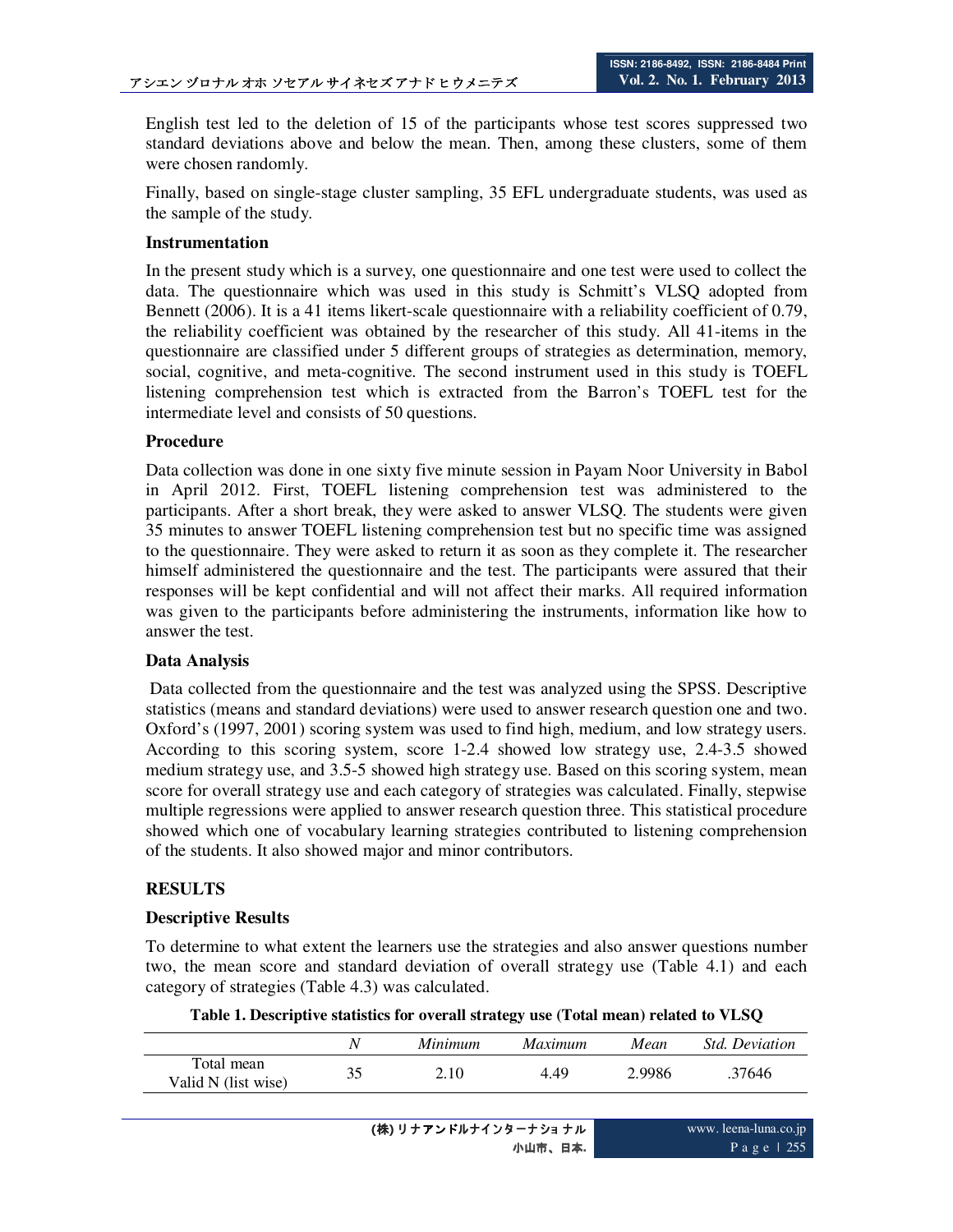#### **Table 2. Reliability Statistics**

| Cronbach's Alpha | N of Items |
|------------------|------------|
| .791             | 41         |

Table 2 and Oxford's (1997) scoring system, the respondents of the present study were found to be medium strategy users with mean score of 2.9986 and standard deviation of .37646 for overall strategy use. Meanwhile, the reliability of the number of these items calculated by the researcher in Table 4.2 is .791.

To answer the question number two, the descriptive statistics related to the participants' reported utilization of VLSs, measured by the VLSQ was summarized in Table 4.3.

| <i><u><b>Strategies</b></u></i> | N<br><i>Minimum</i> |      | <i>Maximum</i> | Mean   | <i>Std. Deviation</i> |
|---------------------------------|---------------------|------|----------------|--------|-----------------------|
| Determination                   | 35                  | 2.43 | 4.29           | 3.1959 | .47010                |
| Metacognitive                   | 35                  | 1.80 | 4.80           | 3.1257 | .74374                |
| Memory                          | 35                  | 2.29 | 4.41           | 3.0555 | .44547                |
| Cognitive                       | 35                  | 1.57 | 5.00           | 2.9102 | .75679                |
| Social                          | 35                  | 1.60 | 4.20           | 2.5257 | .66525                |
| Valid N (list wise)             | 35                  |      |                |        |                       |

**Table 3. Rank order of the reported strategies** 

As depicted in Table 3, determination strategies (mean= 3.1959) were determined as the most frequently used strategies by the respondents followed by metacognitive (mean=3.1257), memory (mean=3.0555), and cognitive strategies (mean=2.9102) respectively. Furthermore, social strategy was determined as the least frequently used strategy with mean score of 2.5257. Four categories of strategies were used at a medium level which showed the learners were somehow familiar with these four categories.

### **Multiple Regression Results**

To answer question number three and to find the contribution of vocabulary learning strategies to listening comprehension of the students, step wise multiple regressions was used. The following Table shows the contribution of vocabulary learning strategies to listening comprehension.

The following Table shows stepwise multiple regression analysis representing the aspect of VLSs on EFL learners' listening comprehension.

|  |  |  |  |  |  | The Effect of Metacognitive Strategy on Listening Comprehension |
|--|--|--|--|--|--|-----------------------------------------------------------------|
|--|--|--|--|--|--|-----------------------------------------------------------------|

| <b>Table 4. Descriptive Statistics</b> |        |                       |    |  |  |
|----------------------------------------|--------|-----------------------|----|--|--|
|                                        | Mean   | <i>Std. Deviation</i> | N  |  |  |
| Listening                              | 29.97  | 6.428                 | 35 |  |  |
| Mean Metacognitive                     | 3.1257 | .77374                | 35 |  |  |

www.ajssh.leena-luna.co.jp **256** | P a g e

Leena and Luna International, Oyama, Japan. Copyright © 2013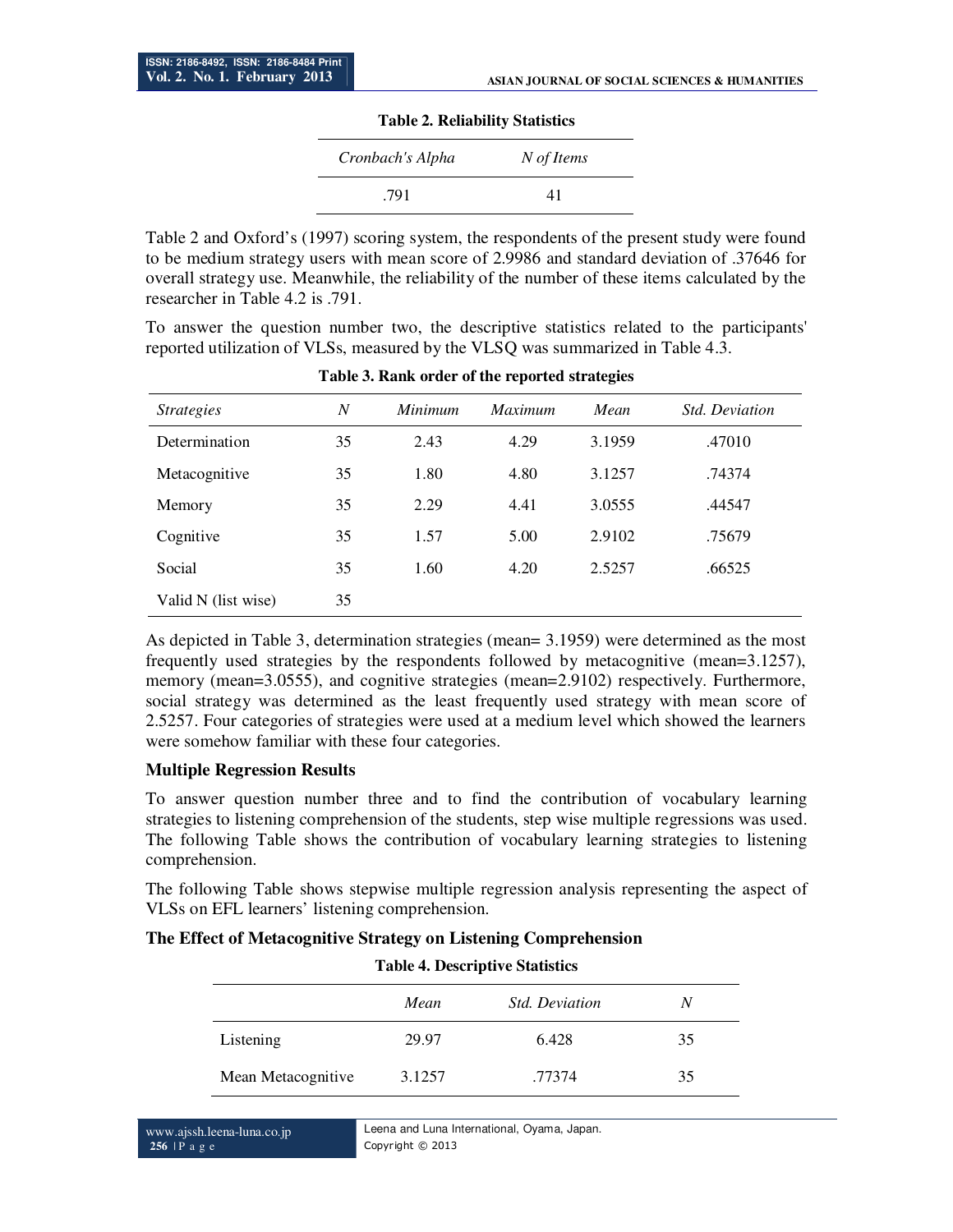| Model      | Sum of Squares | Df | Mean Square | F     | Sig.  |
|------------|----------------|----|-------------|-------|-------|
| Regression | 133.326        |    | 133.326     | 3.460 | 0.049 |
| Residual   | 1271.646       | 33 | 38.535      |       |       |
| Total      | 1404.971       | 34 |             |       |       |

**Table 5. ANOVA** 

|       |                    |                                | <b>Table 6. Coefficients</b> |                              |          |       |
|-------|--------------------|--------------------------------|------------------------------|------------------------------|----------|-------|
| Model |                    | Unstandardized<br>Coefficients |                              | Standardized<br>Coefficients | T        | Sig.  |
|       | B                  | Std. Error                     | <b>B</b> eta                 |                              |          |       |
|       | (Constant)         | 38.294                         | 4.596                        |                              | 8.333    | .000  |
|       | Mean Metacognitive | $-2.663$                       | 1.431                        | $-.308$                      | $-1.860$ | 0.049 |

The stepwise multiple regression analysis in Table 4 revealed among VLS, only metacognitive strategy had a significant ( $p < 0.05$ ) correlation and contribution (9.5 %) toward learner's listening comprehension. The test results revealed a correlation between the independent variable (metacognitive strategy) and dependent variable (listening comprehension), which was 0.308 (multiple R). The variance value of dependent variable correlated significantly with independent variable. This can be explained through the power which is able to describe the regression model with the value  $(R<sup>2</sup>)$ , which is 0.095.

Metacognitive strategy had a contribution as much as 9.5%. This circumstance showed that when metaconitive strategy was added by one unit, the level of listening comprehension was increased by 0.309 units, that is, students who used metaconitive strategies to find the meaning of new words were better at listening comprehension in comparison with those who did not use metacognitive strategies.

The value of R square  $(R<sup>2</sup>= 0.095)$  showed a correlated level and contribution between metaconitive strategy and the significance toward listening comprehension was moderate. The findings of the variants analysis was the F value=  $3.460$  (df= 1, 35) and is significant at P level (p=  $0.000$ ) <  $0.05$ . As an explanation, the value of R<sup>2</sup> was 9.5% based on the contribution of the metacognitive strategy observed.

From the discussion above, the power which explains the regression model by using the stepwise framework revealed only metaconitive strategy had a correlation in contributing and having an affiliated effect toward listening comprehension.

# **DISCUSSION AND CONCLUSION**

The results of the answer to research question 1 showed that EFL undergraduate students in Payam Noor in Babol University were medium strategy users with overall strategy mean score of 2.9986. Mean score of 2.9986 showed medium use of strategies by the students. It can be concluded that use of various VLS was not very common among the students. According to their results, medium use of strategies by Iranian students was due to their slight awareness of the vocabulary learning strategies.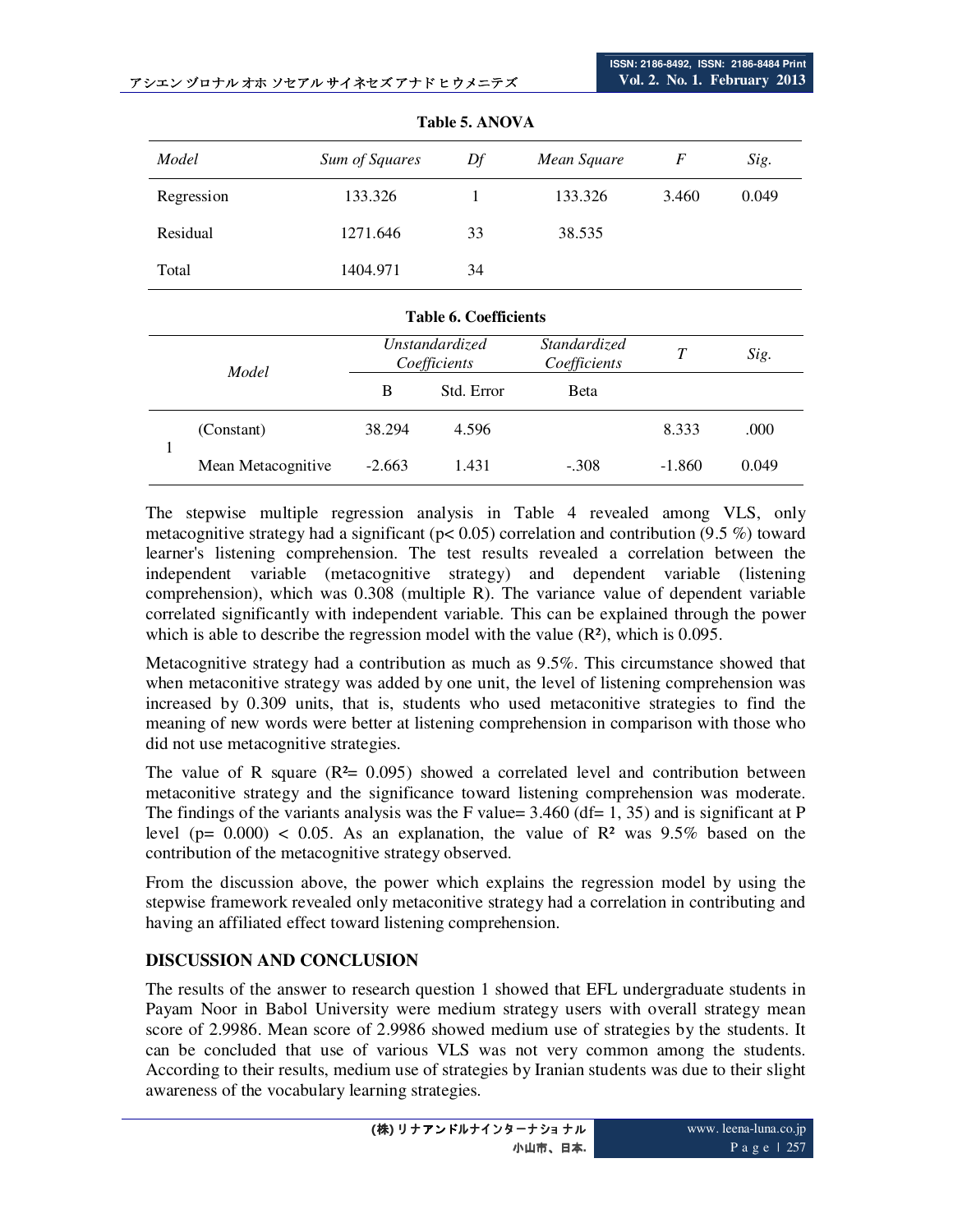The results of research question number two showed determination and after that metacognitive strategy as the most frequently used categories of strategies. Determination strategy was found as the first frequently used VLS in the present study that is EFL learners in Payam Noor University used more VLS which were mostly simple. This can be due to the existence of an extensive number of commercially produced educational materials. Today, dictionary, internet and other electronic resources are easily accessed. Moreover, looking up the meaning, reviewing and informal testing is an activity which can easily be performed without presence of a teacher.

Memory strategy was found as the third frequently used strategy which stood in the middle of other four categories of strategies. Thus, it was less frequently used than determination and metacognitive strategies but more frequently used than cognitive and social strategies.

After memory strategies the students use cognitive strategies frequently. According to Gu and Johnson (1996), cognitive strategy is a positive predictor of general proficiency, so the reason that cognitive strategy was used more frequently after memory strategies by EFL undergraduate students in Payam Noor university could be that their level of general English proficiency was almost high.

Social strategy was found as the least frequently used category of strategies with the mean score of 2.5257. This can be due to that English vocabulary learning tended to be done as an individual process, thus, when students were faced with new words, they preferred not to seek other's help. Besides, learning a word does not necessarily require social interaction. Moreover, the educational system in this university is mostly based on individualism. Cognitive, Memory, Determination, Social found not to contribute to listening comprehension while metacognitive strategy had correlation and contribution (9.5 %) of significance ( $p < 0.05$ ) toward learner's listening comprehension. It showed that teachers should try to encourage students to use more strategies to improve their listening comprehension.

The ultimate conclusion of the study is that EFL undergraduate students in Payam Noor University in Babol were found as medium strategy users. Determination and metacognitive strategies were determined as the most frequently used categories of strategies, and social strategy was found to be the least frequently used category of strategies. The results related to the current study showed that among five categories of vocabulary learning strategies, only one category (metacognitive strategy) had significant correlation and contribution toward learner's listening comprehension.

The practical implication of the present study is that both lecturers and students can benefit from vocabulary learning strategies survey used for the current study; it was composed of 41 different VLSQ. For example, participants, especially freshmen made aware of some alternative vocabulary strategies by answering VLS survey. Besides, filling out the survey may encourage some learners to try and use some of the listed vocabulary learning strategies. Students by knowing the mean score of their strategy use will become aware of their strategy profile, their weaknesses and their strong points in strategy use. Moreover, the teachers can decide better how to teach and what strategies to use in their teaching.

Vocabulary is not expressively taught in EFL classes in this university, and it is neglected most of the time. Learners are not aware of the existence of large number of VLSs. This can be due to that some teachers themselves are not trained enough in this area. Thus, teachers first should be aware of various kinds of vocabulary learning strategies. This can make learners to become familiar with different types of VLSs that can help them to learn the meaning of the new words much better.